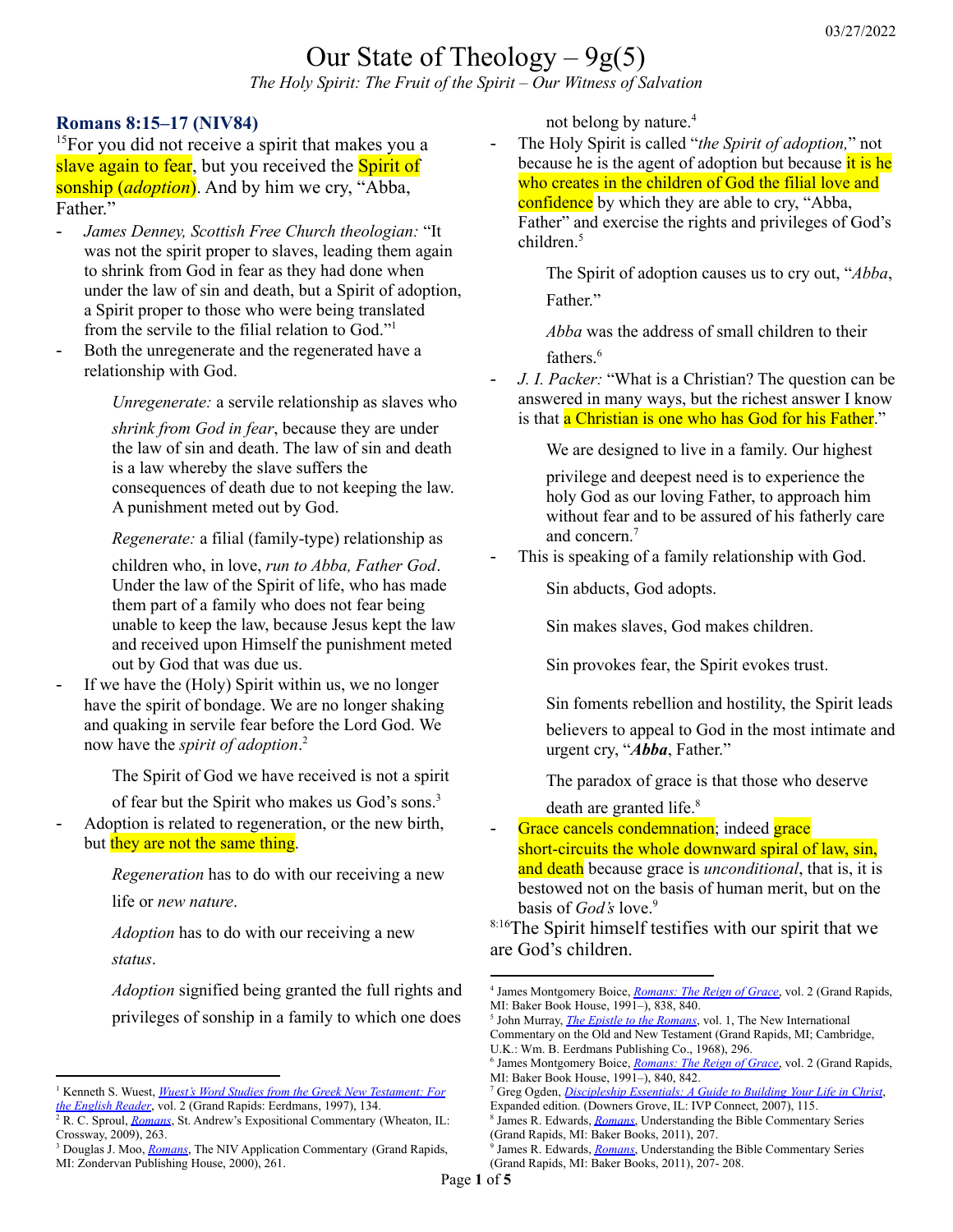### - **Romans 8:16 (NKJV)** <sup>16</sup>The Spirit Himself bears witness with our spirit that we are children of God,

8:17Now if we are children, then we are heirs—heirs of God and co-heirs with Christ, if indeed we share in his sufferings in order that we may also share in his glory.

- What does The Spirit Himself *bears witness with our spirit* mean?
- Our crying 'Abba, Father' rests upon the fact that no less an authority than God Himself in His Spirit has assured us—and continues to assure us—that we are His children.

The knowledge that we are God's children is

something which we cannot impart to ourselves: it has to be given to us from outside and **beyond** ourselves—from God.

The Holy Spirit enables us to "believe in Jesus Christ, through whom alone we may rightly call God 'Father'." 10

The believer's assurance of salvation is based on

the inner witness of the Spirit.

In the Bible we see that God has one child, the *monogenēs*, the only begotten, even Jesus Christ. All the rest of his children are not naturally born children; they are adopted. We cannot get into the family of God by biological birth. The only way we can enter in is if God adopts us, and the only way we are adopted is if we are united by the Holy Spirit to the Son of God, Jesus Christ. 11

# **Ephesians 2:1–9 (NIV84)**

<sup>1</sup>As for you, you were dead in your transgressions and sins,

<sup>2</sup>in which you used to live when you followed the ways of this world and of the ruler of the kingdom of the air, the spirit who is now at work in those who are disobedient.

<sup>3</sup>All of us also lived among them at one time, gratifying the cravings of our sinful nature and following its desires and thoughts. Like the rest, we were by nature objects of wrath.

<sup>4</sup>But because of his great love for us, God, who is rich in mercy,

<sup>5</sup>made us alive with Christ even when we were dead in transgressions—it is by grace you have been saved. <sup>6</sup>And God raised us up with Christ and seated us with

*The Holy Spirit: The Fruit of the Spirit – Our Witness of Salvation* him in the heavenly realms in Christ Jesus,

<sup>7</sup>in order that in the coming ages he might show the incomparable riches of his grace, expressed in his kindness to us in Christ Jesus.

<sup>8</sup>For it is by grace you have been saved, through faith—and this not from yourselves, it is the gift of God—

<sup>9</sup>not by works, so that no one can boast.

- There is absolutely no mention of feelings or emotions mentioned in these verses.
- Our salvation is objective; it is not subjected to whether we feel saved or forgiven. It is all completed by God and God alone.
- Salvation is not accomplished by any works, which also includes psyching ourselves up so that we positively believe that we are saved.

## **Ephesians 1:11–14 (NIV84)**

<sup>11</sup>In him we were also chosen, having been predestined according to the plan of him who works out everything in conformity with the purpose of his will,

 $12$ in order that we, who were the first to hope in Christ, might be for the praise of his glory.

<sup>13</sup>And you also were included in Christ when you heard the word of truth, the gospel of your salvation. Having believed, you were marked in him with a seal, the promised Holy Spirit [*the Holy Spirit of promise,* NKJV],

<sup>14</sup>who is a deposit guaranteeing our inheritance until the redemption of those who are God's possession—to the praise of his glory.

# **Ephesians 1:13–14 (NET 2nd ed.)**

 $13$ And when you heard the word of truth (the gospel of your salvation)—when you believed in Christ—you were marked with the seal of the promised Holy Spirit,

<sup>14</sup>who is the down payment (*initial installment*) *of* our inheritance, until the redemption of God's own possession, to the praise of his glory.

- The word "seal," *sphragizo* [4972], means "to make something secure," and the seal itself denotes ownership, approval, or closure.<sup>12</sup>
- An owner seals his property with his signet to mark it as his; if at a later time he comes to claim it and his right to it is questioned, his seal is sufficient evidence and puts an end to such questioning.

Believers are endowed with the Spirit as the token

<sup>10</sup> C. E. B. Cranfield, *A Critical and Exegetical [Commentary](https://ref.ly/logosres/icc-ro1?ref=Bible.Ro8.16&off=2167&ctx=k+of+enabling+us+to+~believe+in+Jesus+Chr) on the Epistle to the [Romans](https://ref.ly/logosres/icc-ro1?ref=Bible.Ro8.16&off=2167&ctx=k+of+enabling+us+to+~believe+in+Jesus+Chr)*, International Critical Commentary (London; New York: T&T Clark International, 2004), 402, 403.

<sup>&</sup>lt;sup>11</sup> R. C. Sproul, *[Romans](https://ref.ly/logosres/sproulromans?ref=Bible.Ro8.15&off=1088&ctx=view+as+we+can+get.+~In+the+Bible+we+see+)*, St. Andrew's Expositional Commentary (Wheaton, IL: Crossway, 2009), 263.

<sup>12</sup> Charles R. Swindoll, *[Galatians,](https://ref.ly/logosres/ws-6816607fef304658a3b3ca783b67c632?ref=Bible.Eph1.13-14&off=372&ctx=y+and+irreversibly.+~The+word+%E2%80%9Cseal%2c%E2%80%9D+sph) Ephesians*, Swindoll's Living Insights New Testament Commentary (Carol Stream, IL: Tyndale House Publishers, Inc., 2015), 171.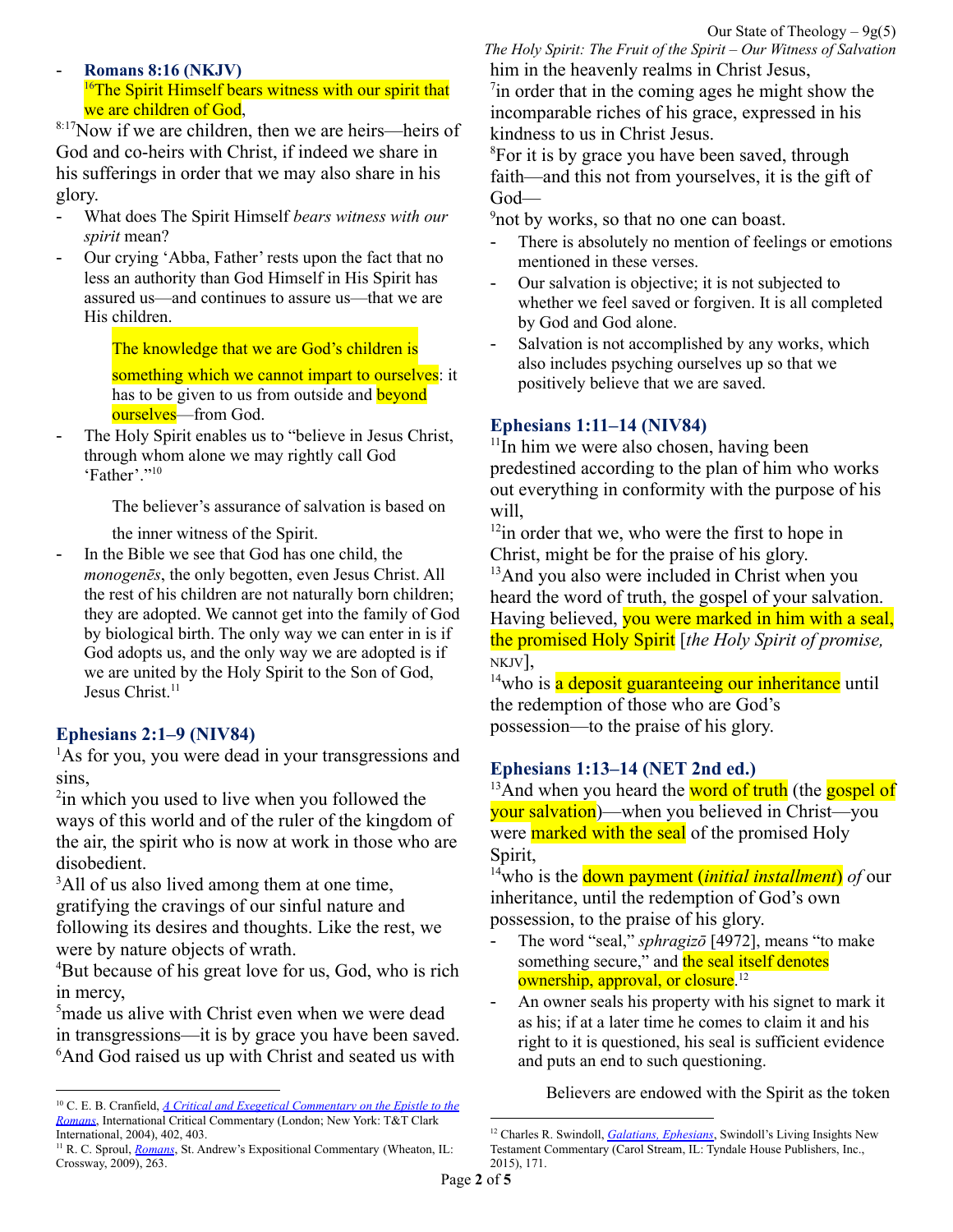that they belong to God. 13

The presence of the Holy Spirit in the life of the

believer authenticates God's ownership and marks the person as a Christian. 14

The moment we come to faith the sealing occurs.

The thought is not that we must believe a while,

and that some time later in the course of our believing the Spirit is bestowed. 15

The word for *sealing* is used only a very few times in the New Testament. The concept is of **an indelible** mark, representing a promise.

The closest thing to this in the ancient world

would be whenever a king wanted to authenticate a decree and marked it with a wax impression from his signet ring.

This signet ring wax impression, in the Greek

world, was called a *throgos*, a seal, and it represented and guaranteed that what had been promised would take place.

- Christians debate whether it is possible for a Christian to lose his salvation. I believe that if we were left to **ourselves** then it would not only be possible for us to lose our salvation, but  $\overline{I}$  wonder if it would be possible for anybody to persevere in salvation.<sup>16</sup>
- As a result of faith, people in Christ are sealed with the Holy Spirit. [This sealing with the Holy Spirit is accomplished at conversion], not baptism or a second experience after conversion.

At conversion, all believers receive the Spirit as

both a "seal" and a "deposit" guaranteeing future life with God.<sup>17</sup>

- *Down payment:* Greek, *arrabon*, used by the Septuagint in these verses, indicated a pledge/down payment.

The *arrabon* in classical and later Greek was used

as a legal and commercial technical term to indicate earnest or pledge money, the first installment securing the claim on the object in question.

*Arrabon* in Ephesians 1:14 highlights God's

Our State of Theology  $-9g(5)$ *The Holy Spirit: The Fruit of the Spirit – Our Witness of Salvation* pledge in sealing the believer with the Holy Spirit, indicating that he guarantees the fulfillment of all the things involved in the inheritance purchased by Christ through his work in procuring salvation.<sup>18</sup>

The Spirit, in other words, is God's first installment on our salvation and the guarantee that the full future inheritance will be delivered.

The NIV correctly translates  $1:14$  so that the

possession is seen as God's possession of his people, not their possession of salvation. 19

God is making the down payment of the Holy

Spirit, guaranteeing that we will be purchased by Him for His ownership of us. We do not make any payment in this transaction.

#### **Malachi 3:17 (NIV84)**

 $17"$ They will be mine," says the LORD Almighty, "in the day when I make up my treasured possession. I will spare them, just as in compassion a man spares his son who serves him.

We need a deep sense of God's whole story: his activity in Israel, especially his foundational work in Christ, and his comforting promise for the future.

Christians are people who live in the present,

founded on the past, and pulled by the future.

The future is not merely "out there"; it is already

being experienced.

The ultimate promises of God are already being

enjoyed in the present, even though their completion is still to come. This "*already-not yet*" understanding of time must dominate Christian living.

The most important aspect of this "*already-not yet*" thinking has to do with the Holy Spirit.

Through the [Holy] Spirit, Christians already now

enjoy the privileges of life with God. The [Holy] Spirit guarantees what is still future, when life with God is brought to fulfillment in future salvation. 20

*- Doxological paraphrase of Ephesians 1:3–14:*

- How marvelous God is! His Spirit has provided everything needed for life. Every good thing has been made available in Christ. We praise such a God. Right from the first God has been busy devising a way

<sup>14</sup> Harry Uprichard, *A Study [Commentary](https://ref.ly/logosres/evpress70eph?ref=Bible.Eph1.13&off=1032&ctx=Paul+is+saying+that+~the+presence+of+the+) on Ephesians*, EP Study Commentary <sup>13</sup> F. F. Bruce, *The Epistle to the Ephesians: A [Verse-by-Verse](https://ref.ly/logosres/pstlphsnsvrsbxp?ref=Bible.Eph1.13&off=2468&ctx=.+So%2c+the+fact+that+~believers+are+endowe) Exposition*, An Open Your Bible Project (Bath, UK: Creative Communications, 2012), 32.

<sup>15</sup> R. C. H. Lenski, *The [Interpretation](https://ref.ly/logosres/lenski08?ref=Bible.Eph1.13&off=2494&ctx=+ingressive+aorist.+~The+moment+we+come+t) of St. Paul's Epistles to the Galatians, to* (Darlington, England; Auburn, MA: Evangelical Press, 2004), 59.

*the Ephesians and to the [Philippians](https://ref.ly/logosres/lenski08?ref=Bible.Eph1.13&off=2494&ctx=+ingressive+aorist.+~The+moment+we+come+t)* (Columbus, O.: Lutheran Book Concern, 1937), 382.

<sup>16</sup> R. C. Sproul, *The Purpose of God: [Ephesians](https://ref.ly/logosres/purposegod?ref=Bible.Eph1.13-14&off=1444&ctx=of+our+inheritance.%0a~The+word+for+sealing)* (Scotland: Christian Focus Publications, 1994), 32.

<sup>&</sup>lt;sup>17</sup> Klyne Snodgrass, *[Ephesians](https://ref.ly/logosres/nivac70eph?ref=Bible.Eph1.13-14&off=374&ctx=r+explanation+here.+~As+a+result+of+faith)*, The NIV Application Commentary (Grand Rapids, MI: Zondervan, 1996), 54.

<sup>18</sup> W. Harold Mare, *New Testament Background [Commentary:](https://ref.ly/logosres/ntbckgrcom?ref=Bible.Eph1.14&off=15&ctx=0).4%0a1%3a14.+deposit.+~Greek%2c+arrabon%2c+a+Se) A New Dictionary of Words, Phrases and [Situations](https://ref.ly/logosres/ntbckgrcom?ref=Bible.Eph1.14&off=15&ctx=0).4%0a1%3a14.+deposit.+~Greek%2c+arrabon%2c+a+Se) in Bible Order* (Ross-shire, UK: Mentor, 2004), 305.

<sup>&</sup>lt;sup>19</sup> Klyne Snodgrass, *[Ephesians](https://ref.ly/logosres/nivac70eph?ref=Bible.Eph1.13-14&off=1394&ctx=%3b+cf.+Rom.+8%3a23).30+~The+Spirit%2c+in+other)*, The NIV Application Commentary (Grand Rapids, MI: Zondervan, 1996), 54–55.

<sup>&</sup>lt;sup>20</sup> Klyne Snodgrass, *[Ephesians](https://ref.ly/logosres/nivac70eph?ref=Bible.Eph1.3-14&off=44034&ctx=this+is+heightened.+~We+need+a+deep+sense)*, The NIV Application Commentary (Grand Rapids, MI: Zondervan, 1996), 60.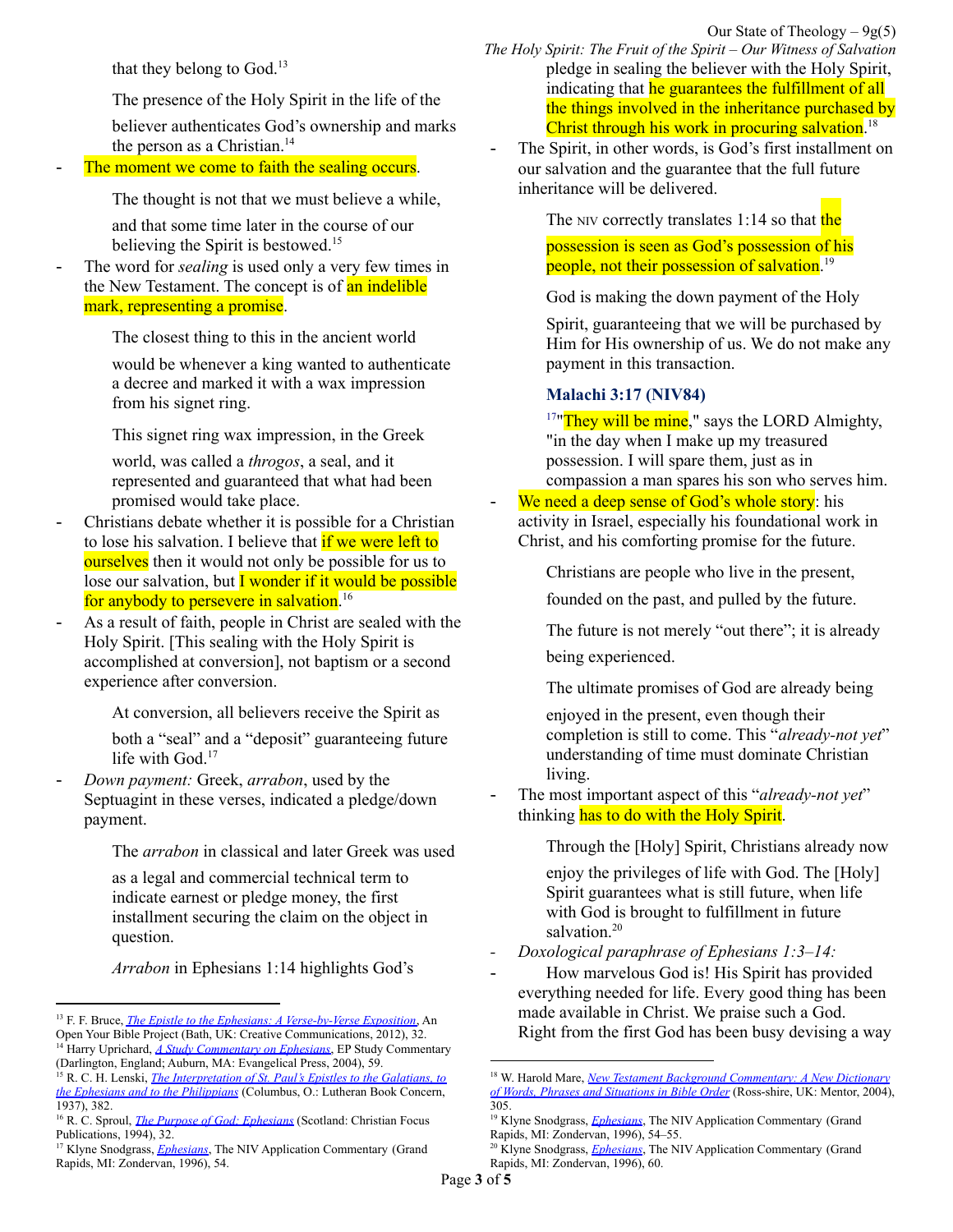to draw us home to himself so that we may live with him and for him. Through Jesus Christ he has made us family. As a result we owe God praise for the way he freely gave himself to us in Christ. In Christ's death God's abundant care for us is known; God gave himself for us to bring us back and make us his people. What lavish love he has for us! We honor you, God. In his unfathomable wisdom God has made known his plan and desire to bring all things together in Christ. This includes everything in our world and everything in God's world. Amazingly God's plan includes us and gives us a share in what he is doing. For this we owe God praise for the hope that is ours in Christ. When we heard about the truth from God and believed the good news about his plan, God marked us as his own by giving us his Spirit. The Spirit's dwelling in us is a pledge from God that he will complete his plan and that one day we will truly live with God. For this we owe God praise. Our God, we do worship you. 21

#### **Ephesians 4:25–32 (NIV84)**

<sup>25</sup>Therefore each of you must put off falsehood and speak truthfully to his neighbor, for we are all members of one body.

<sup>26</sup>"In your anger do not sin": Do not let the sun go down while you are still angry,

<sup>27</sup> and do not give the devil a foothold.

 $^{28}$ He who has been stealing must steal no longer, but must work, doing something useful with his own hands, that he may have something to share with those in need.

<sup>29</sup>Do not let any unwholesome talk come out of your mouths, but only what is helpful for building others up according to their needs, that it may benefit those who listen.

<sup>30</sup>And do not grieve the **Holy Spirit of God**, with

whom you were sealed for the day of redemption. <sup>31</sup>Get rid of all bitterness, rage and anger, brawling and slander, along with every form of malice.

<sup>32</sup>Be kind and compassionate to one another, forgiving each other, just as in Christ God forgave you.

- *Grieve* = λυπέω *lupéō* = to cause severe mental or emotional distress, *vex, irritate, offend, insult.*<sup>22</sup>

Foul talk of every kind is not to be thought of

lightly, as a breath that the wind takes away, but  $\frac{d}{dt}$ is heard by the Holy Spirit of God, who feels deeply grieved and insulted over such behavior.<sup>23</sup>

<sup>23</sup> Paul E. Kretzmann, *The Popular [Commentary](https://ref.ly/logosres/pplcmmbblnt?ref=Bible.Eph4.29-32&off=1884&ctx=+to+drive+Him+away.+~Foul+talk+of+every+k) of the Bible: The New [Testament](https://ref.ly/logosres/pplcmmbblnt?ref=Bible.Eph4.29-32&off=1884&ctx=+to+drive+Him+away.+~Foul+talk+of+every+k)*, vol. 2, The Popular Commentary of the Bible (St. Louis, MO: Concordia, 1921), 282. <sup>22</sup> William Arndt et al., *A [Greek-English](https://ref.ly/logosres/bdag?ref=Page.p+604&off=4109&ctx=.+%E2%80%98grieve%2c+pain%E2%80%99.%0a%E2%91%A0+~to+cause+severe+ment) Lexicon of the New Testament and Other Early Christian [Literature](https://ref.ly/logosres/bdag?ref=Page.p+604&off=4109&ctx=.+%E2%80%98grieve%2c+pain%E2%80%99.%0a%E2%91%A0+~to+cause+severe+ment)* (Chicago: University of Chicago Press, 2000), 604.

*The Holy Spirit: The Fruit of the Spirit – Our Witness of Salvation* **Numbers 12:1–2 (NET 2nd ed.)**

- <sup>1</sup>Then Miriam and Aaron spoke against Moses because of the Cushite woman he had married (for he had married an Ethiopian woman).
- <sup>2</sup>They said, "Has the LORD spoken only through Moses? Has he not also spoken through us?" And the Lorp heard it.
- The Holy Spirit is Himself the seal that God has placed in us.
- He is the seal, indicating that the transaction whereby the Son of God paid the penalty of human sin at the Cross is a finished transaction, and that God owns us as His property by right of purchase.
- The Holy Spirit is the seal God places upon the saints which guarantees all this.<sup>24</sup>

# **Galatians 3:23–4:7 (ESV)**

<sup>23</sup>Now before faith came, we were held captive under the law, imprisoned until the coming faith would be revealed.

 $24$ So then, the law was our guardian until Christ came, in order that we might be justified by faith.

- *Guardian* = *paidagōgos* = often used for a person who guided or directed others. More specifically, the term was used in both Greek and Roman societies for **slaves** who were entrusted with the responsibility of moral and educational upbringing of young boys.<sup>25</sup>

 $^{25}$ But now that faith has come, we are no longer under a guardian,

<sup>26</sup>for in Christ Jesus you are all sons of God, through faith.

 $27$ For as many of you as were baptized into Christ have put on Christ.

<sup>28</sup>There is neither Jew nor Greek, there is neither slave nor free, there is no male and female, for you are all one in Christ Jesus.

<sup>29</sup>And if you are Christ's, then you are Abraham's offspring, heirs according to promise.

<sup>1</sup>I mean that the heir, as long as he is a child, is no different from a slave, though he is the owner of everything,

<sup>2</sup>but he is under guardians and managers until the date set by his father.

<sup>3</sup>In the same way we also, when we were children, were enslaved to the elementary principles of the world.

<sup>4</sup>But when the fullness of time had come, God sent forth his Son, born of woman, born under the law, 5 to redeem those who were under the law, so that we

<sup>21</sup> Klyne Snodgrass, *[Ephesians](https://ref.ly/logosres/nivac70eph?ref=Bible.Eph1.3-14&off=67337&ctx=ve.%0aWe+close+with+a+~doxological+paraphra)*, The NIV Application Commentary (Grand Rapids, MI: Zondervan, 1996), 69.

<sup>24</sup> Kenneth S. Wuest, *Wuest's Word Studies from the Greek New [Testament:](https://ref.ly/logosres/wuest?ref=Bible.Eph4.30&off=1461&ctx=iterally+%E2%80%9Cin+whom.%E2%80%9D+~The+Holy+Spirit+is+H) For*

<sup>25</sup> Douglas Mangum and Derek R. Brown, *[Galatians](https://ref.ly/logosres/lbg69ga?ref=Bible.Ga3.1-4.7&off=26513&ctx=The+term+itself+was+~often+used+for+a+per)*, Lexham Research *the [English](https://ref.ly/logosres/wuest?ref=Bible.Eph4.30&off=1461&ctx=iterally+%E2%80%9Cin+whom.%E2%80%9D+~The+Holy+Spirit+is+H) Reader*, vol. 4 (Grand Rapids: Eerdmans, 1997), 116–117.

Commentaries (Bellingham, WA: Lexham Press, 2012), Ga 3:1–4:7.